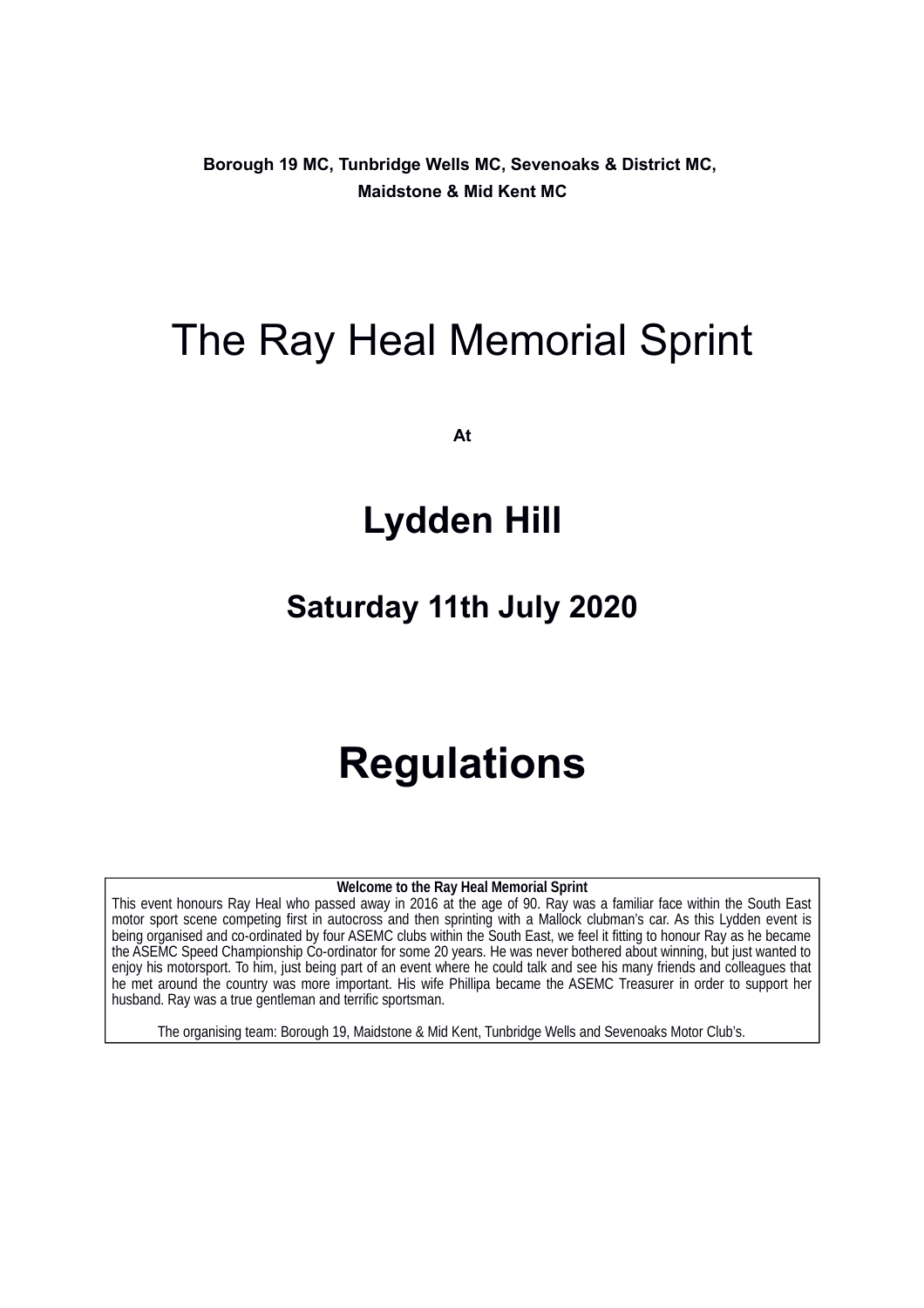# **Supplementary Regulations**

# **1. ORGANISER & PROMOTERS**

 Borough 19 Motor Club will organise a National & Interclub Sprint, promoted by the Tunbridge Wells MC, Sevenoaks & District MC and Maidstone & Mid Kent MC at Lydden on  $11<sup>th</sup>$  July 2020.

The meeting will be held under the General Regulations of Motorsport UK, (incorporating the provisions of the International Sporting Code of the FIA), these Supplementary Regulations and any written instructions that the organising club may issue for the events.

## **2. PERMIT**

The Motorsport UK Permit number National: <del>IBAL</del> 117889

The Motorsport UK Permit number Interclub: TBA 118025

#### **3. ELIGIBILITY**

The event is open to all fully elected members of the organising and promoting clubs, TWMC All Circuit Sprint Championship contenders, LoTRDC Members, HSA, TVRCC Sprint Championship contenders, Classic Marques Speed Challenge contenders, Healeysport Speed Championship, PWA7 Club, and all members of clubs affiliated to the AEMC, ACSMC & ASEMC regional Associations. Other clubs may be specifically invited to the event by the organisers.

## **4. CLUB CARDS, LICENCES & REGISTRATION CARDS**

All competitors must produce a valid club membership card, a competition licence valid for this event and if applicable a championship registration card. Competitors wishing to collect a signature for upgrading their Competition Licence must use the Upgrade Card (fully completed, with photograph attached) found on the Motorsport UK Website.

**Note: RS** National or Race National are required to be held by competitors driving Sports Libre Cars and Single Seater Racing Cars if over 2000cc in accordance with (H.17.1 & S. 7.1.5.) (Sports Libre cars include Special Saloons and Sports Racing Cars as specified in ( S.14.)

#### **CHAMPIONSHIPS**

The events will be a round in the following championships:

| SBD Motorsport British Sprint Championship Nat A                  |
|-------------------------------------------------------------------|
| Pre War Austin 7's Bert Hadley Memorial Championship              |
| Tunbridge Wells MC All Circuit Sprint Championship                |
| Lotus Cup UK Speed Championship                                   |
| Insite Graphics Speed League Championship                         |
| AEMC / ASEMC Speed Championships Sponsored by Key. Guru.          |
| <b>ACSMC Speed Championship Sponsored by Hamilton Motorsports</b> |
| <b>TVRCC Sprint Championship</b>                                  |
| G.F & Co Borough 19 Club Speed Championship                       |
| <b>Classic Marques Speed Challenge</b>                            |
| Healeysport Speed Championship                                    |
|                                                                   |

# Triple M / Pirelli SBD HSA Speed & SBD Motorsport HSA Sprint Leaders Championships

## **5. TIMETABLE**

The programme of the meeting will be:

| Scrutineering starts at                                 | ٠<br>٠ | 7.30am                       |  |  |
|---------------------------------------------------------|--------|------------------------------|--|--|
| Drivers Briefing                                        | ٠      | 8.30am                       |  |  |
| <b>Practice Starts at</b>                               |        | 9.00am sharp                 |  |  |
| Any competitor not signed on by 9.00am may be excluded. |        |                              |  |  |
| First timed runs start                                  |        | As soon as Practice finishes |  |  |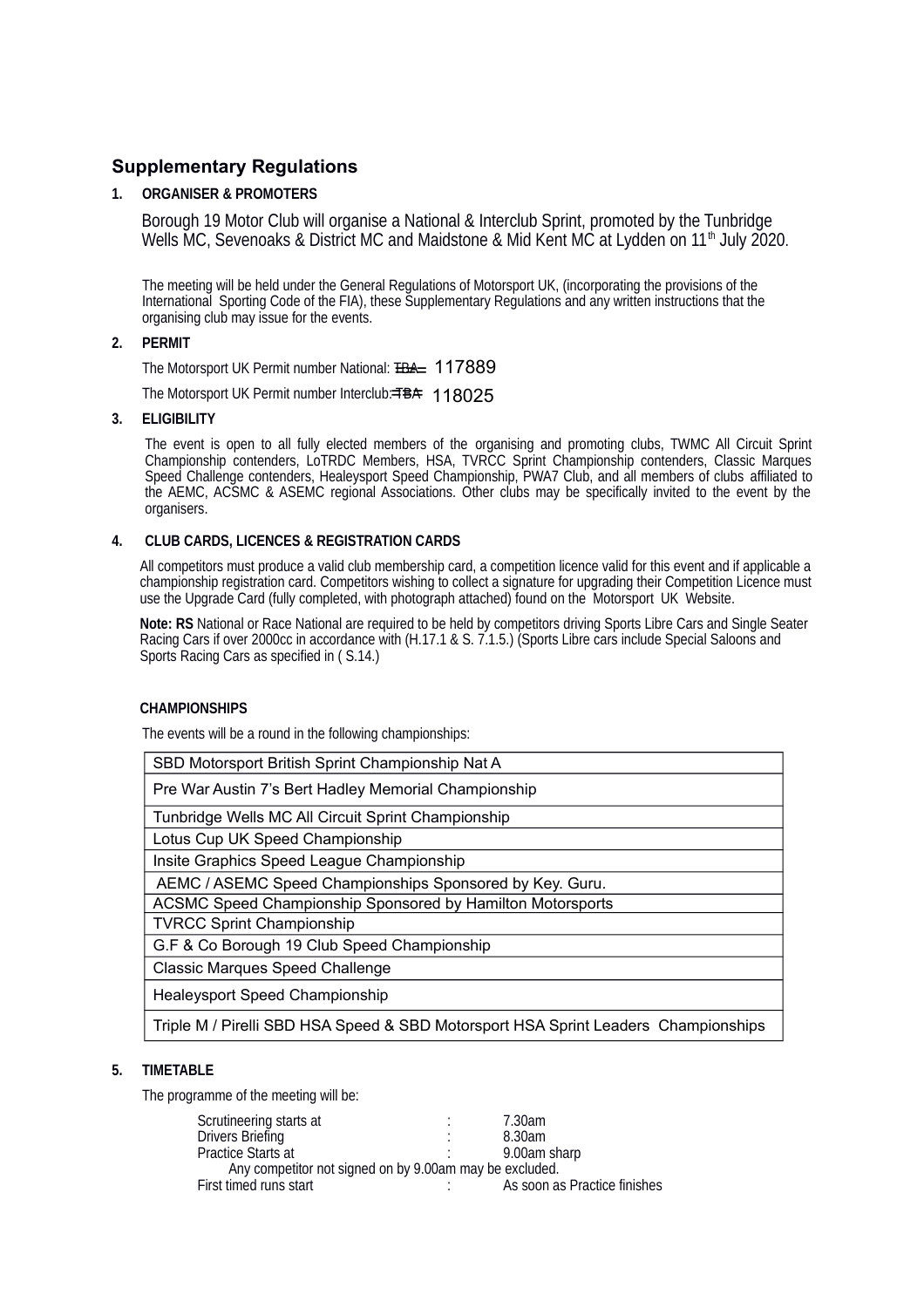#### **8. THE COURSE**

Lydden Events: The length of the course will be **1.75 laps of the circuit** which is approximately 1 mile length and consists of left and right hand bends, straights and gradients on a tarmac surface.

#### **9. CLASSES**

The events will consist of 23 classes as detailed below:

**CATEGORY A**. Standard Cars (S.11.1 ) Road Cars (Series Production S.12.1.1) & Road Cars (Specialist Production S.12.1.2). Excluding cars in Appendix 1

1. 'Standard Cars' Up to 1600cc. – 2wd only, list 1A tyres 2. 'Standard Cars' Over 1600cc to 2000cc. – 2wd, list 1A tyres (See Appendix 2 for specification of 'Standard') 3. Up to 1600cc – 2wd only, list 1A or 1B tyres 4. Over 1601cc to 2300cc – 2wd only, list 1A or 1B tyres 5. Over 2301cc – 2wd only, list 1A or 1B tyres 6. 4wd – all engine capacities, list 1A or 1B tyres **Road Going Kit Type and Replica Cars (Examples are included in Appendix 1)** 7. Up to 1800cc list 1A or 1B tyres, but excluding all motor cycle engine vehicles.

8. Over 1800cc including motor cycle engine vehicles, list 1A or 1B tyres

**CATEGORY B.** Modified Series / Specialist production (S.13.1/2 ). Vehicles conforming to R.46 to R.49 ( 'Rally cars') and Rallycross cars and derivatives conforming to N. 6 (excluding cars in Appendix 1)

9. Up to 1400cc

10. Over 1400cc to 2000cc

11. Over 2000cc

 **Road Going Kit Type and Replica Cars** (Examples are included in Appendix 1**)** 

12. Up to 2000cc

13. Over 2000cc and all Motor cycle engine cars.

**CATEGORY C.** Sports Libre Cars (S.14.1).

14. Sport Libre Car engines up to 1800cc and motor cycle engined cars up to 1100cc

15. Sport Libre Car engine over 1800cc and motor cycle engined cars over 1100cc

**CATEGORY D.** Racing Cars (S.15.1.1) Hillclimb Super Sports Cars (S.10.10.5)

16. Racing Cars up to 1100cc. And those Racing Cars conforming to 'Formula Ford' specifications.

17. Racing Cars over 1100cc.

#### **CATEGORY E. Invited Championships**

 **18. Lotus Cup UK Speed Championship Classes: Production NA / Production FI, and SuperSport.**

 **19. Classic Marques Speed Challenge**

 **20. TVRCC Sprint Championship**

 **21.Healey sport Championship**

 **22. Bert Hadley Memorial Championship ( Pre War Austin 7's )**

 **23.SBD Motorsport British Sprint Championship (Nat A)**

Appendix 1 Two seater cars such as Caterham, Westfield, Sylva, Fisher and Lotus 7, Elise, Exige and 340R, Vauxhall 220, X-bow- and similar types/ derivatives.

Appendix 2.'Standard Cars' are as defined in S.11.1.1 and are similar (but not exactly the same) to those defined in prior year championship regulations. 'Standard Car' definition applies to those cars made after 01/01/2000. For class A1 and A2, we have included those cars that meet the current Standard Car definitions but have been manufactured before 01/01/2000.

Note 1.Engine capacity increase/decrease factors: a. Forced induction, an increase of 40%, except for 'Standard Cars' where an increase of 70% should be applied. b.Rotary engined cars, an increase of 50% on the real capacity.

Note 2. To compete in a Single Seater Racing or Sports Libre Car, manufactured after 31/12/1960 of more than 2000cc, the driver must hold an RS National or Race National (H.17.1 ) unless the car is currently licensed for use on the public highway.

In the event of a dispute concerning the compliance of a vehicle to the regulations for the event the onus will be on the competitor to prove the compliance to the organisers. Road going cars must be taxed, insured and MOT tested (where necessary) and road legal in all respects. Documentation must be available at signing on if verification is requested or required by individual events.

THE USE OF TRADE PLATES IS NOT PERMITTED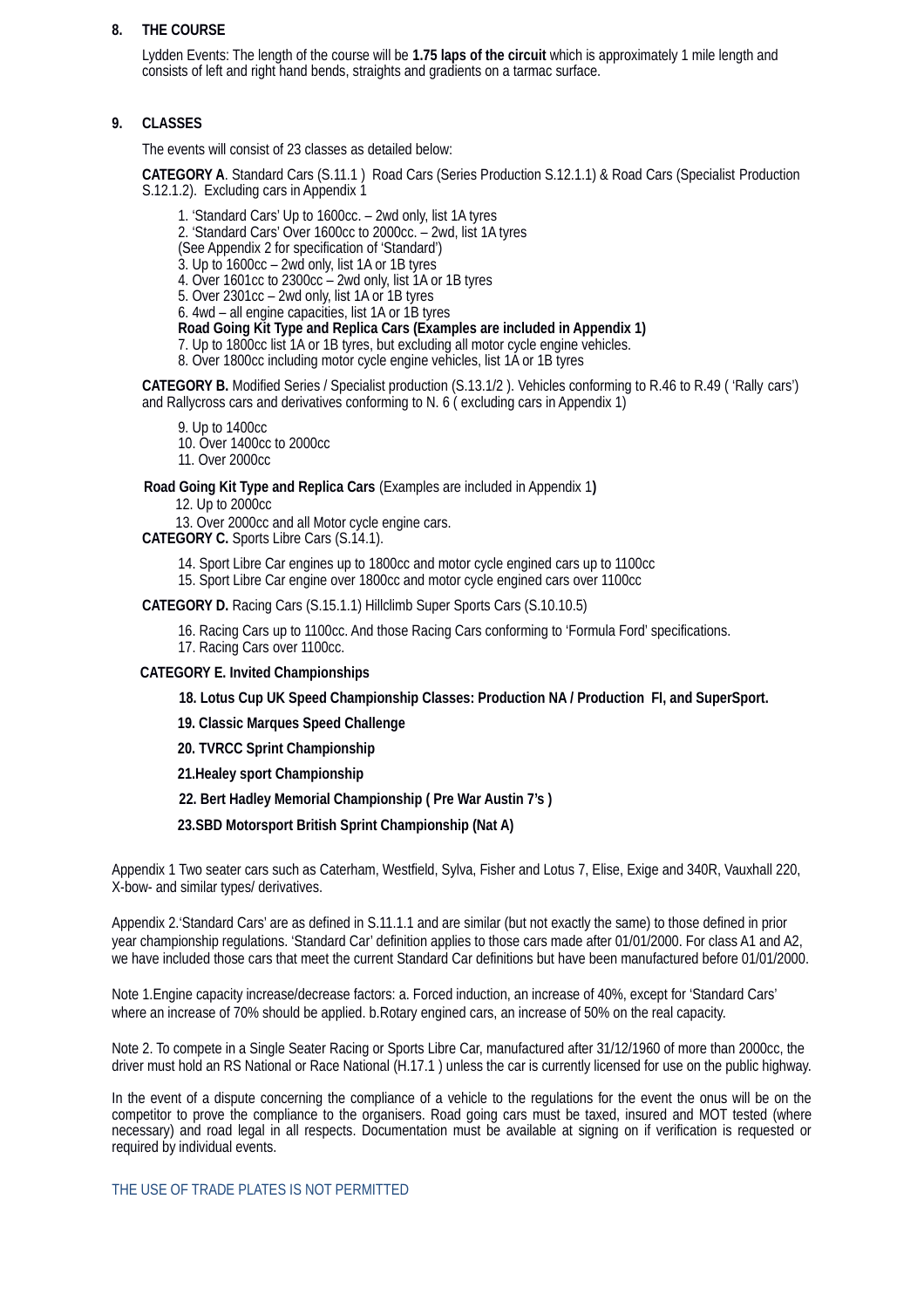#### **10. AWARDS**

Perpetual awards will be presented for each event as follows:

Fastest Time of the Day Fastest Time in Class Second Fastest in Class (subject to 5 entries in class) Third Fastest in Class (subject to 8 entries in class)

Best Tunbridge Wells MC Member\* Best Sevenoaks & District Member\* Best Maidstone & Mid Kent Member\* Best Borough 19 MC Member\* Best Time Improvement\* (subject to more than four timed runs being offered)

No competitor may win more than one of the above awards other than those marked \*and the order of precedence will be as listed above. Those awards marked \* will be decided by a panel of judges and may be awarded considering a competitors performance in class, special efforts exerted, improvement in performance between runs, spirit of the performance and conduct throughout the meeting as well as overall time recorded. All awards will be presented and must be collected at the end of the meeting. No awards will be posted.

#### **11. ENTRIES & ENTRY FEE**

The entry list opens on publication of these regulations. The closing date is Friday 3<sup>rd</sup> July 2020.

The maximum entry for the Lydden events is 120. The organisers reserve the right to increase the maximum entry, which will be notified in the Final Instructions or Official Bulletin. Reserves will only get a run if a place becomes available in the original entry. The minimum is 40 for Lydden. The minimum for each class is 3. Should any of the minimum figures not be reached the organisers have the right to amalgamate the classes or cancel the meeting as they see fit. Entries will be selected in order of receipt.

Where a car is double driven both drivers must complete an entry form and nominate which driver is to run first, to assist with the correct allocation of numbers

**NOTE:** For registered competitors in the SBD Motorsport British Sprint Championship, entries are only guaranteed to the standard entry closing date for the event entered.

**Entry Acknowledgement, Refunds and Finals** Acknowledgement of Entry and Finals will be sent by post or email. Entry fees will be refunded if the Entries Secretary is notified in writing or by email of an intention to withdraw not less than 72 hours before the start of the event. After this time refunds will be made at the organisers discretion (and only if a reserve is available to take up the place) and will be subject to an administration charge.

**Entry Fee** The entry fee is **£160 for Cheques or BACS payments and £160 for on line Pay Pal payment**

**All entries must be made on the official entry form and accompanied by the appropriate fee and will only be valid when payment has cleared**

. Cheques should be made payable to **'Borough 19 MC Ltd'** or paid electronically to

## **Bank Code 40-44-37 Account No 81403575**

#### **On-line entries can be made at [www.b19motorclub.org.uk](http://www.b19motorclub.org.uk/)**

**12. ENTRY SECRETARY:**The Entry Secretary to whom all entries should be sent is:

Gary Goodwin 48 Napier Road, Hawkenbury, Tunbridge Wells, Kent TN2 5AT email address: gj.goodwin@btinternet.com

#### **Please do not phone officials after 9.30pm.**

#### **13. OTHER OFFICIALS**

| Motorsport UK Steward            | TBA                                  |
|----------------------------------|--------------------------------------|
| <b>Club Stewards</b>             | David Bennett / TBA                  |
| Clerk of the Course National     | : Barry Morris                       |
| Deputy Clerks of the Course      | : Gary Wood National / Interclub TBA |
| Chief Scrutineer                 | : Brian Hopper                       |
| <b>Chief Timekeeper</b>          | : John Sharp                         |
| <b>Chief Medical Officer</b>     | $:$ TBC                              |
| <b>Chief Marshal/Observer</b>    | : TBA                                |
| Secretary of the Meeting         | : Norman Redhead,                    |
| <b>Club Safeguarding Officer</b> | : Jane Burgess                       |

#### **14. RESULTS & PROTESTS**

Provisional results will be published as soon as possible after the final run. Protests and appeals should be made in accordance with the relevant sections of the Motorsport UK General Regulations Section C.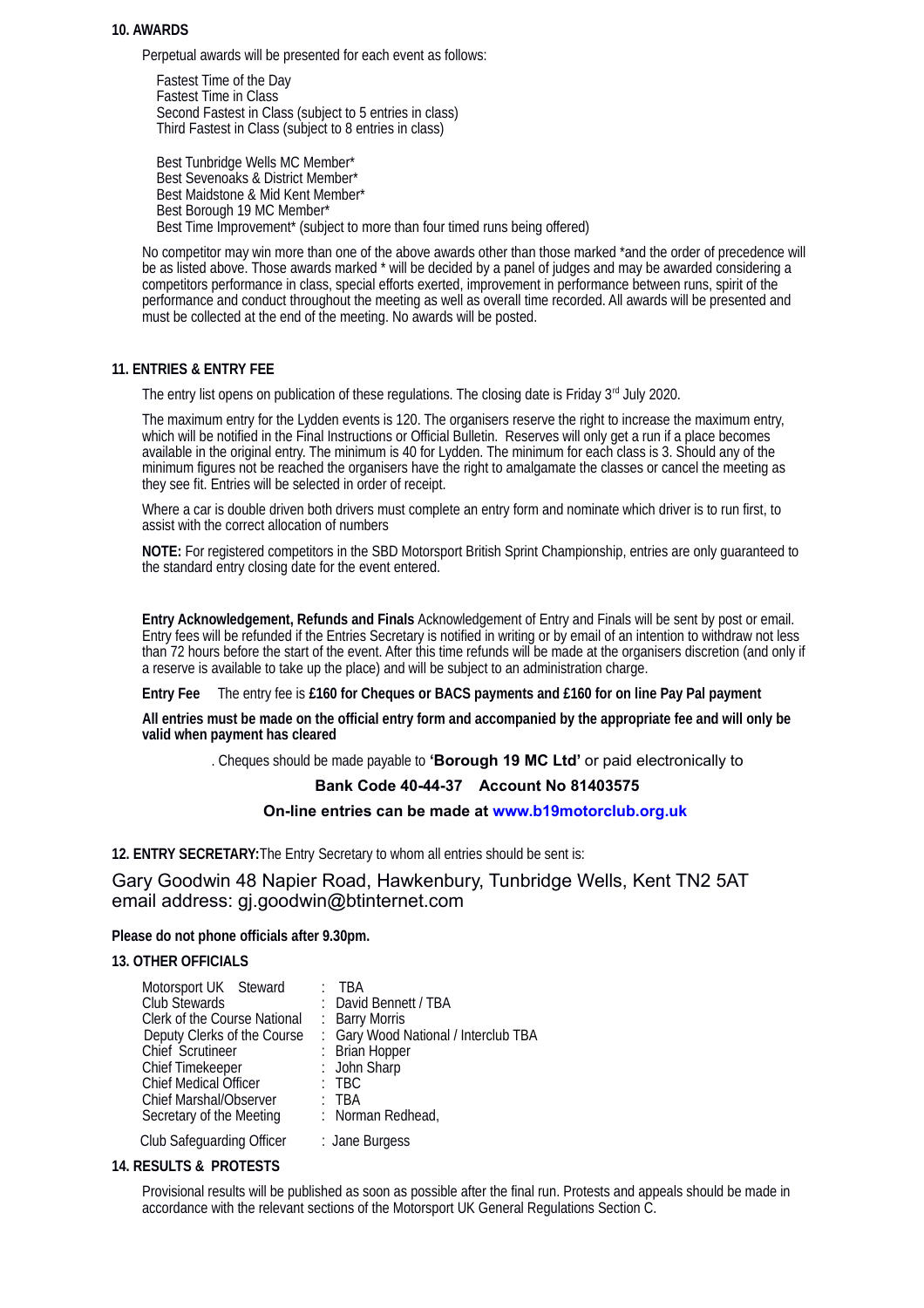#### **15. PRACTICE**

Competitors will have the opportunity of one practice run consisting of 1.75 laps, starting singly with up to 3 cars on the circuit at one time. Competitors will also be provided with the opportunity to walk the course prior to 8.30am.

#### **16. TIMED RUNS**

Cars will start singly with up to 3 cars on the track at one time. Each run will consist of 1.75 laps. Timing will be by automatic timing equipment. Starting signal will be by the use of traffic lights. The finish will be indicated by a Finish Banner. The finish will be situated on the approach to the top hairpin. Upon completing the run/practice indicated by a chequered flag, competitors must pull to the left of the track, slow and pull off to the left at the slip road to proceed back to the paddock. **They should ensure they do not interfere with any other car on the track attempting to record a time. Failure to comply will result in the time for the run just completed being disallowed.** 

Competitors will have the opportunity of FOUR timed runs plus a Best Improvement Run. All timed runs other than the 'Best Improvement Run' will be used to decide the results for the overall and class award, and the championship points. Any further non qualifying runs will take place at the discretion of the Clerk of Course on the day.

#### **16(a). Top 12 Run-Off**

A top 12 run-off, only for competitors registered for the SBD Motorsport British Championship, will be held in accordance with their Championship regulations after the conclusion of the timed runs. Qualifiers for the top 12 run-off will only be permitted to enter two timed runs.

#### **17. IDENTIFICATION**

Identification will be by competition numbers on either side of the car. Numbers will not be provided by the organisers. **Where a car is driven by two drivers, the numbers not in use must be removed.** If this is not done the timekeeper may not give a time.

#### **18. OVERTAKING**

**Overtaking a non stationary vehicle will not be permitted**. If you are baulked by a slower driver or an incident a rerun may be claimed. Any competitor overtaking a non stationary vehicle or ignoring flag marshal's signals may be disqualified from the results. All re-runs must be claimed by the competitor in person from the Clerk of the Course.

#### **19. MARKING & PENALTIES**

Marking and penalties will be as per the appropriate section of the Motorsport UK General regulations.

#### **20. TIMING STRUTS**

Timing will be activated by a light beam and competing vehicles will be required to be fitted with a timing strut in accordance with Motorsport UK General Regulation S10.10.

#### **21. LOG BOOKS**

**Competitors are reminded of the requirements of GR S. 9.1.7. Where, unless a car is currently licensed for use on the public highway and is competing on the event in a road legal condition, a log book will be required. Log books will not be available, issued or validated at the events.**

#### **22. OTHER GENERAL**

All other General Regulations of Motorsport UK apply as written except: S 9.2.3. - One car may not be entered by more than two drivers and a driver may only be permitted a maximum of two entries and these must be in different classes.

- **23**. A vehicle which leaves the track involuntarily or otherwise becomes stationary on the track may not complete its timed run. If possible the vehicle should be moved off the track to a safe place. No vehicle may return to the track until the run is completed and instructed to do so by a marshal. A re-run will not be permitted.
- **24.** Dogs are allowed at Lydden events but MUST be kept on a lead.

#### **25. STARTING PROCEDURE**

#### **Lydden Events**

Cars will be formed up in the Paddock assembly area. They will be started from the paddock gate singly, by traffic lights, with 3 cars on the track at one time. Because of the track layout at Lydden and to ensure the safety of all associated with the event, the following starting procedure will be adopted. Competing vehicles will be brought forward to the start line by one of the start marshals at which time the driver must be entirely ready to start. When the traffic lights turn green the competitor has a maximum of 5 seconds to commence his/her timed run. If the competing vehicle has not left the start line within 5 seconds, the start marshal will display a red flag to the competitor and the run will be void. No re-runs will be awarded for this occurrence. Any competitor starting his/her run after the red flag has been shown will be disqualified from the event.

#### **26. TIMING QUERIES**

Any queries regarding time should be raised by competitors with the Secretary of the Meeting at the Paddock Office. Competitors must not approach timekeepers directly and should any competitor query a time directly with a timekeeper he or she will be disqualified from the event.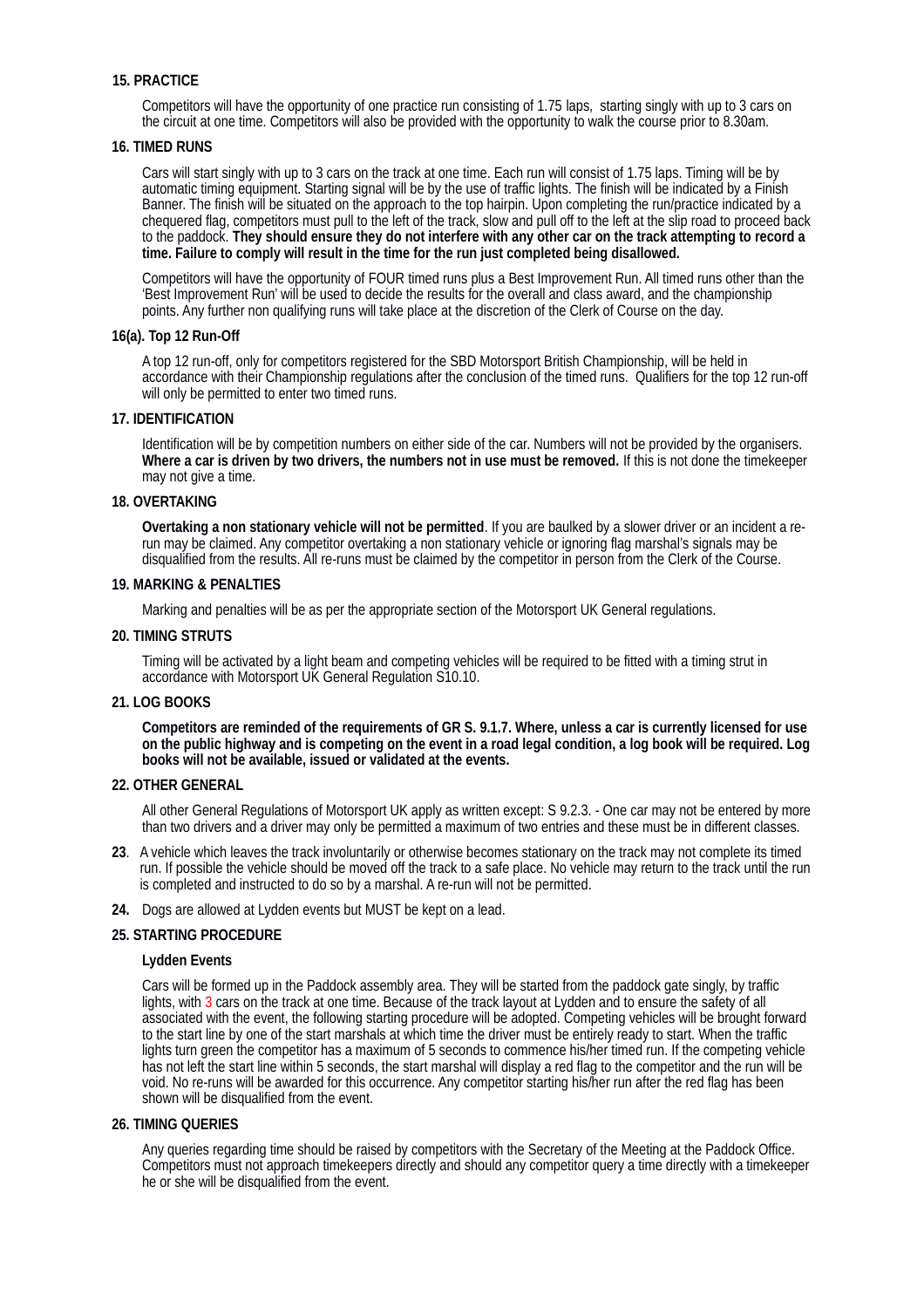# **27. NOISE**

**The Lydden Hill venue has some specific noise restrictions which must be complied with. For this event these are:**

**STATIC TEST – A maximum of 105dB at ¾ maximum revs measured 0.5m from the end of the exhaust pipe at an angle of 45 degrees.**

**DRIVE-BY TEST – A maximum of 92 dB at 10 m.**

Both the above must be complied with. Temporary or insecure exhausts will not be permitted, as exceeding the noise limit at just one of the monitoring stations constitutes a breach of the planning conditions. Noise testing is required by Dover District Council to be carried out by Lydden Staff and if in their judgement a vehicle will exceed the noise limits they will fail this vehicle. THERE IS NO RIGHT TO APPEAL THIS DECISION.

#### **28. JUDGES OF FACT**

**The Start-Line Marshals** are Judges of Fact for Start Line Procedure.

**The Environmental Scrutineer** is the Judge of Fact for Noise Issues

**Course Marshals** are Judges of Fact for course marker cone penalties, course violations and baulking.

**The Chief Timekeeper** is Judge of Fact for timing matters

**29. CAMERAS** On-Board Cameras are subject to J5.21

**30**. **PROTECTIVE CLOTHING** Motorsport UK approved Helmets, Race Overalls and Gloves are required to be worn by all drivers on the circuit

. **See K9 Overalls, K10 Helmets, and K14.3(e) Gloves. Also if applicable Head Restraints in accordance with S.9.2.1 and K13**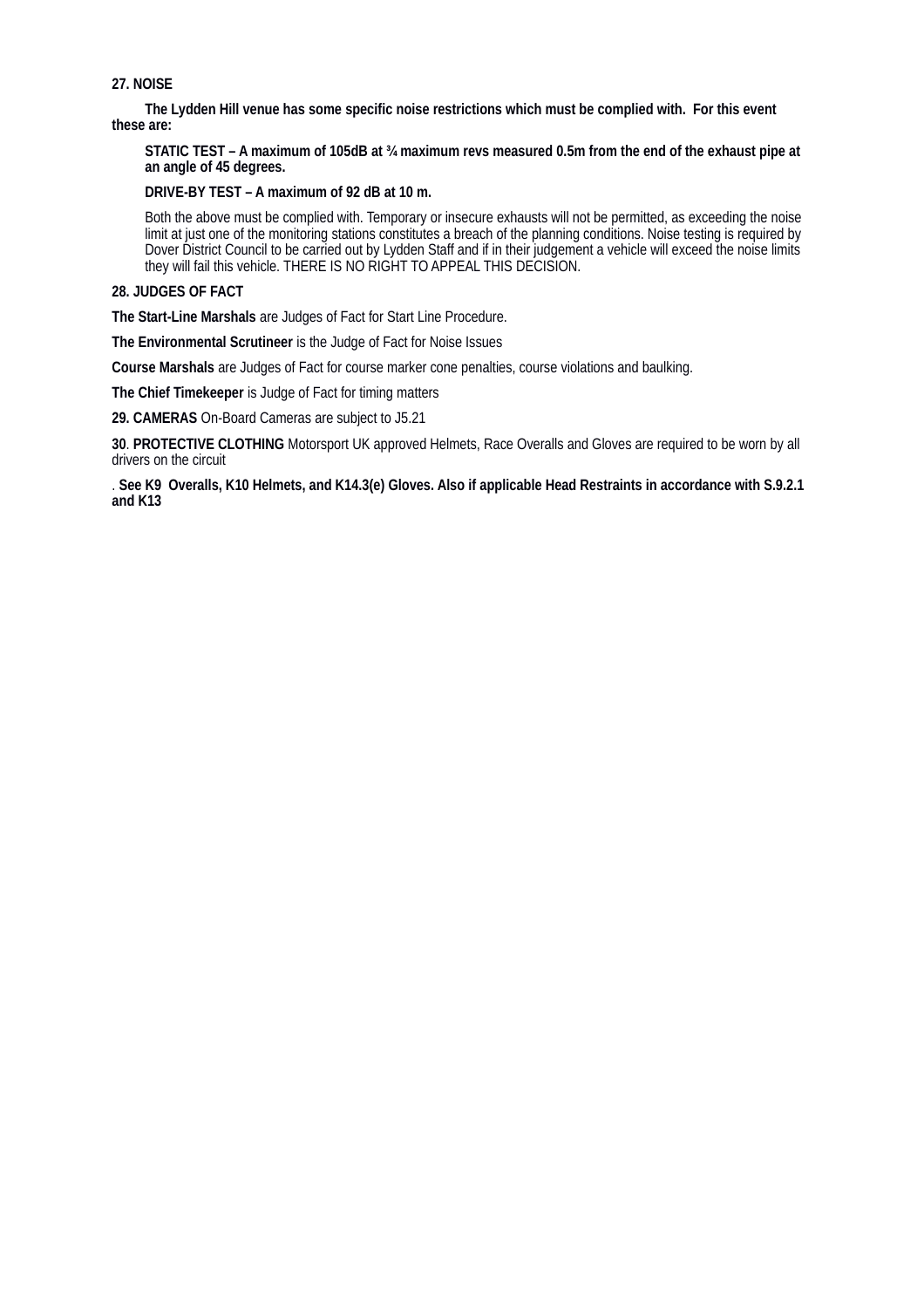|                                | THE RAY HEAL MEMORIAL SPRINT                                                                                                                                                    |
|--------------------------------|---------------------------------------------------------------------------------------------------------------------------------------------------------------------------------|
|                                | BOROUGH 19 MC, TWMC, SEVENOAKS&DMC and MMKMC<br>LYDDEN HILL SATURDAY 11th JULY 2020                                                                                             |
|                                | <b>ENTRY FORM</b>                                                                                                                                                               |
|                                | Held under the general regulations of Motorsport UK (incorporating the provisions of the International Sporting Code of the<br>FIA) and these Supplementary Regulations.        |
|                                | Please complete in FULL and in BLOCK CAPITALS                                                                                                                                   |
|                                |                                                                                                                                                                                 |
| Motorsport                     |                                                                                                                                                                                 |
|                                | I have/have never held a valid RTA (Driving) licence YES / NO                                                                                                                   |
| <b>ADDRESS</b>                 |                                                                                                                                                                                 |
|                                |                                                                                                                                                                                 |
| <b>E MAIL</b>                  |                                                                                                                                                                                 |
| <b>Please write</b><br>clearly | If an email address is given Confirmation of Entry, Finals and Results will be sent by email. If you prefer to receive any<br>by post tick below                                |
| Tel. No,                       | Entry Confirmation                                                                                                                                                              |
|                                |                                                                                                                                                                                 |
| <b>CLUB</b>                    |                                                                                                                                                                                 |
|                                |                                                                                                                                                                                 |
|                                |                                                                                                                                                                                 |
|                                |                                                                                                                                                                                 |
|                                | <b>ENGINE CAPACITY</b> cc Add T if Turbocharged. 4wd if 4 wheel drive. S if Supercharged                                                                                        |
|                                | CLASS ENTERED<br>For all cars in classes A1 to A8 and those that need Road Tax & an MOT to compete in Sports Libre enter car registration                                       |
|                                |                                                                                                                                                                                 |
|                                | IN CASE OF AN EMERGENCY PLEASE CONTACT MY NEXT OF KIN                                                                                                                           |
|                                |                                                                                                                                                                                 |
|                                |                                                                                                                                                                                 |
|                                |                                                                                                                                                                                 |
| Please tick whichever applies  |                                                                                                                                                                                 |
|                                | I enclose a cheque for £160 made payable to 'BOROUGH 19 MC LTD'<br>I have paid £160 electronically to Bank Code 40-44-37 Account No 81403575<br>(on-line Pay Pal payments £160) |
| and send this form to:         | Gary Goodwin 48 Napier Road, Hawkenbury, Tunbridge Wells, Kent TN2 5AT<br>email address: gj.goodwin@btinternet.com                                                              |

**Also fill in and sign the Indemnity Form below**